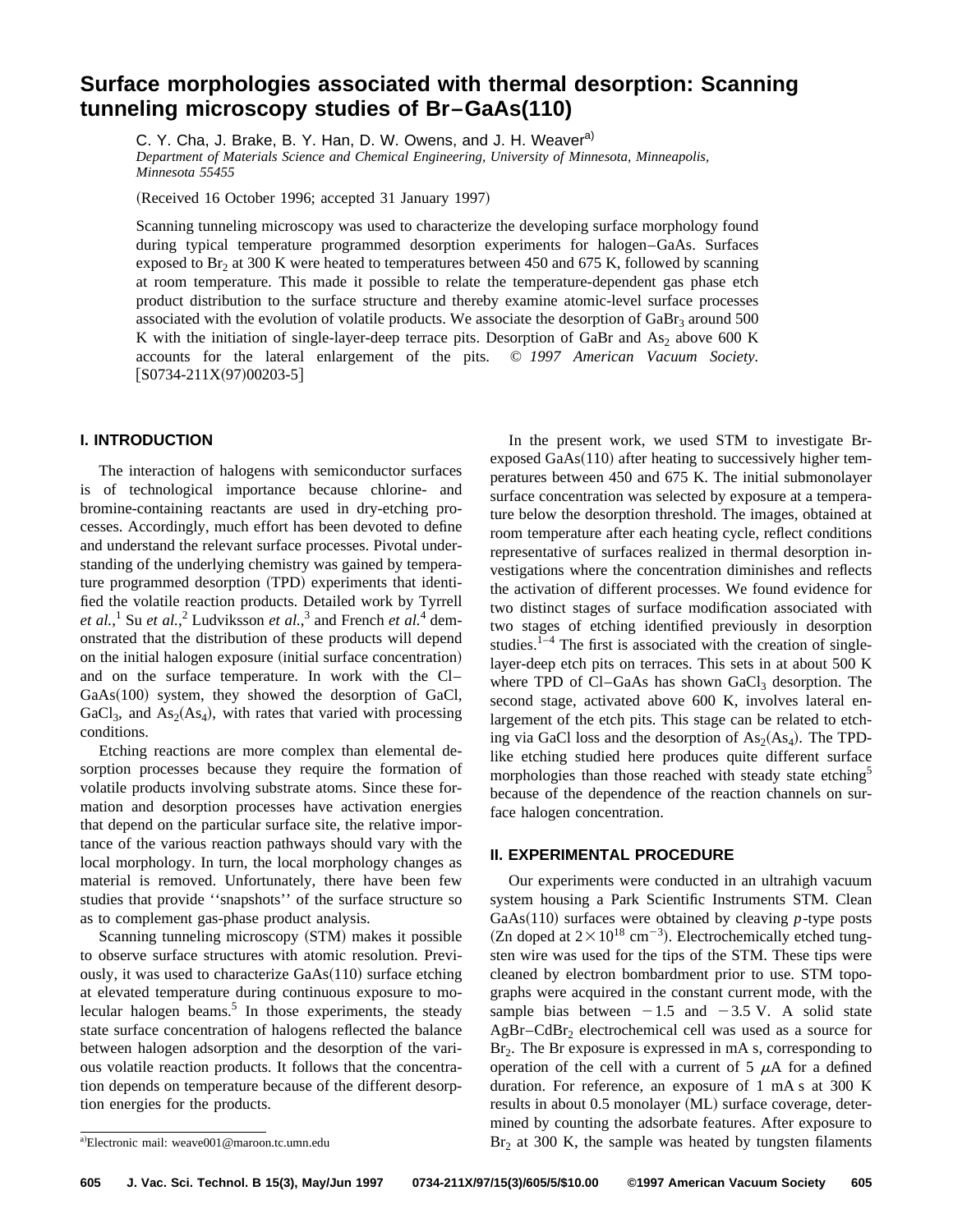mounted on the holder.<sup>6</sup> Upon reaching the designated temperature,  $450 \le T \le 675$  K as measured with a pyrometer, the sample was cooled to ambient and was characterized by STM. The process was then repeated for the next higher temperature.

Thermally activated reactions can be described by the Arrhenius form  $k = \nu \exp(-E_A/kT)$  where  $E_A$  is the activation energy and  $\nu$  is the probing frequency of the reaction. With a given heating time, only surface reactions that are fast on the experimental time scale will lead to measureable changes of the surface morphology. Thus, after each heating cycle the surface reflects a configuration where reactions that are fast have saturated at the maximum temperature. Extended annealing at the maximum temperature would lead to gradual changes of the surface structure, but would not initiate etching pathways with significantly higher activation energies. We verified this by annealing samples for 20 min at maximum temperature after first reaching this temperature during desorption cycles. The fact that the maximum temperature and not the time at that temperature determined the morphology justifies our approach of simulating TPD-related surface structures with a series of heating cycles.

## **III. RESULTS**

#### **A. Previous TPD results**

In TPD, a surface is initially exposed to a specified amount of gas phase reactant at a fixed temperature. It is then heated in a controlled fashion while the desorbing species are analyzed with a mass spectrometer.<sup>7</sup> The energetics and order of surface reactions can be deduced from the desorption temperatures, the intensities of particular masses, and the dependencies on initial coverage and ramping rate. The published TPD results for Cl/GaAs(100) agree that the primary desorbing species is  $GaCl<sub>3</sub>$  below 600 K, but that desorption of GaCl, As<sub>2</sub>, and As<sub>4</sub> dominates above 600 K.<sup>1-4</sup> The intensity of the trihalide contribution is enhanced by higher initial coverages up to saturation at 300 K. While  $AsCl<sub>3</sub>$  is not observed following exposure at 300 K, this species can be formed when multilayers of  $Cl<sub>2</sub>$  are condensed on GaAs at low temperature. In agreement with this, photoemission experiments have shown  $\text{AsBr}_3$  on the surface at low temperature and its desorption at about  $150 \text{ K}$ .<sup>8</sup>

#### **B. STM results**

Figure 1(a) is a STM image of a  $GaAs(110)$  surface that was exposed to 1.5 mA s of  $Br<sub>2</sub>$  at 300 K. This surface is nearly saturated with Br adatoms. Figures  $1(b)-1(e)$  are images of the same surface after heating to 450, 500, 600, and 675 K and with no further Br exposure. As shown by Patrin and Weaver, $5$  Br atoms bond to Ga and As sites, forming adsorption islands in which every Ga atom and every second As atom is Br terminated. The maximum Br coverage that can be attained with this structure is 0.75 ML where 1 ML is the atom density of  $GaAs(110)$ . The bright objects in Figs.  $1(a)$ – $1(c)$  correspond to Br atoms chemisorbed on As sites, producing mixed  $(2\times1)$  and  $c(2\times2)$  symmetry (see Fig. 3) of Ref. 5 for models of the structures). The Br atoms on Ga sites are lower in height and are less visible, appearing as the darker background.<sup>5</sup> Island formation reflects an attractive interaction among Br adsorption sites. This picture is supported by photoemission studies by Stepniak *et al.*<sup>9</sup> and by first-principles calculations by Khoo and  $Ong<sup>10</sup>$  and by Corkill and Chelikowsky. $11$  In the low coverage regime, the Br atoms form narrow chains elongated along  $[001]$ . The underlying adsorbate interaction stretches the adsorption islands along  $[001]$ , as is rationalized by the calculations by Corkill and Chelikowsky.12 These chains coalesce at higher coverage.

The image of the surface heated to  $450$  K in Fig. 1(b) shows no significant etching, and the surface is almost saturated with Br structures. There is, however, an increased occurrence of  $(2\times1)$  structures compared to Fig. 1(a). This indicates that the  $(2\times1)$  island structure is energetically favored relative to the  $c(2\times2)$  islands. Although they have the same adsorbate density, the  $(2\times1)$  structure has As rows free of Br along [001]. It is possible that  $(2\times1)$  enables a rowwise buckling with  $2 \times$  periodicity along [110] that allows better relaxation than  $c(2\times2)$ , where the vacant As sites are staggered.

Heating to 500 K significantly reduces the density of bright features attributed to Br on As sites, Fig.  $1(c)$ . The remnant Br appears in narrow chains. By analogy to the low coverage results of Patrin and Weaver, $5$  we associate these chains to elongated Br–As chains with double rows of Br–Ga features at lower height. The zigzag row structure of exposed  $GaAs(110)$  is visible in some regions. We associate the dark patches with the onset of etching (labeled II). Most of the surface remains covered with poorly ordered adsorption features, and it is impossible to quantify the amount of Br that has desorbed by etching.

Heating to 600 K results in the surface structure shown in Fig. 1(d). Here, the zigzag row structure of  $GaAs(110)$  is clearly visible, with lighter areas marking the original top layer (labeled I) and darker ones revealing the second layer (labeled II). The second layer remains intact with almost no pits in it. In contrast to Figs.  $1(a)$ – $1(c)$ , the regular Br features have vanished in Fig.  $1(d)$ . While the top layer is decorated with irregular structures, their density is much reduced. We attribute them to Br bonded to Ga and to As released during etching.

As<sub>2</sub> was observed to desorb at  $\sim$  600 K in the TPD spectra from Cl/GaAs $(100)$ .<sup>1-4</sup> The fact that GaCl<sub>3</sub> desorbs at lower temperature implies that the surface will be As rich between the onset of etching and the onset of  $As<sub>2</sub>$  desorption. Such As enrichment was observed by Simpson *et al.*<sup>13</sup> in photoemission of Cl/GaAs $(110)$ . Thermodynamically, As<sub>2</sub> formation is favored by 382 kJ/mol compared to atomic  $\text{As.}^{14}$  The accumulation of  $As<sub>2</sub>$  on the GaAs(110) surface would help to explain the absence of ordered Br islands in Figs.  $1(c)$  and 1(d) because surface  $As_2$  would hinder the diffusion of Br. The nearly exposed lower terraces remain free of  $As<sub>2</sub>$  features, perhaps because As atoms ejected onto the lower terrace are accommodated at steps.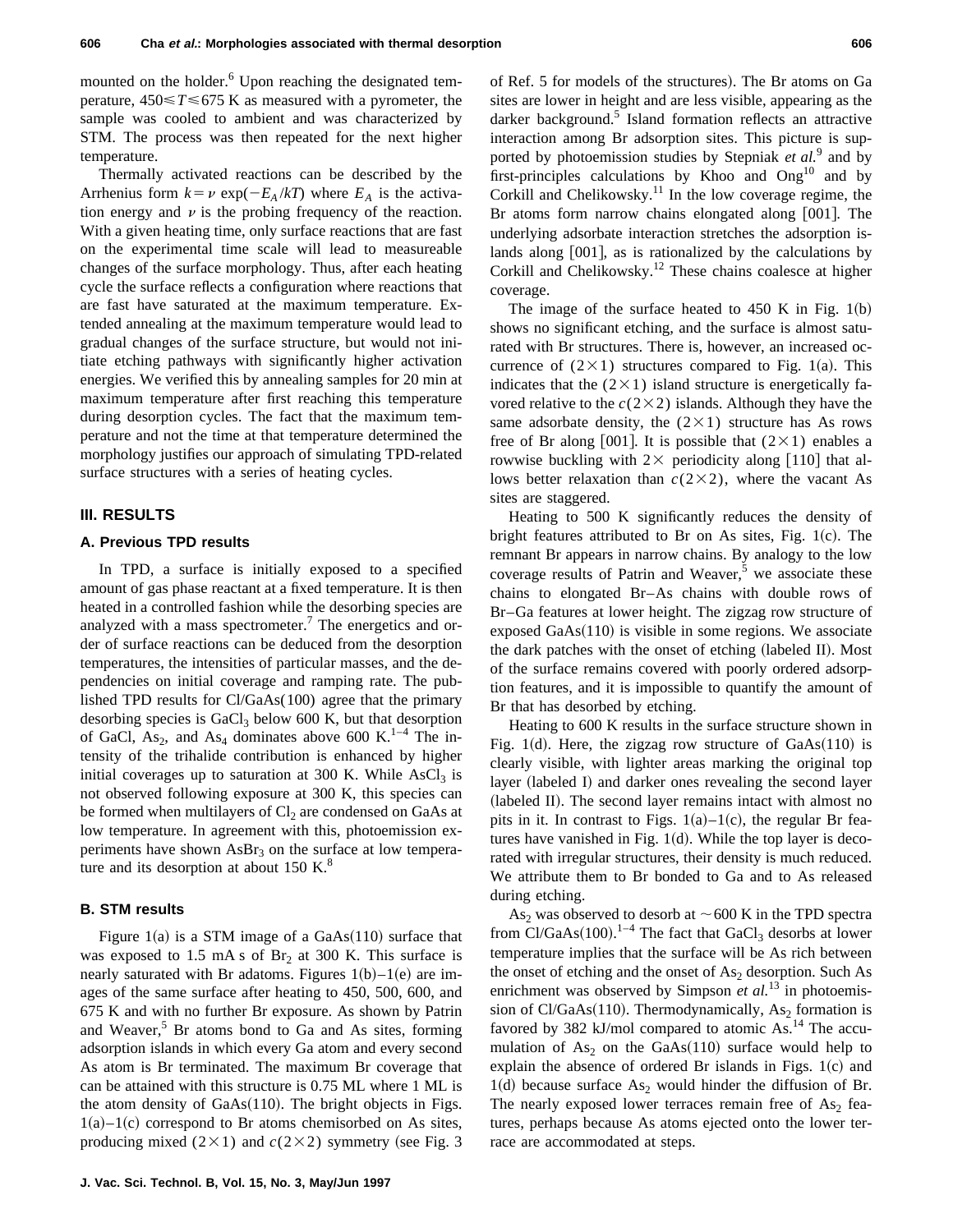



FIG. 1. (a) STM image of GaAs(110) exposed to 1.5 mA s of Br<sub>2</sub> at 300 K to produce a nearly saturated surface. Also shown are images of the same surface heated to (b) 450, (c) 500, (d) 600, and (e) 675 K. Areas marked with I and II are portions of the first and second layers, respectively. The images are  $280\times280$  Å<sup>2</sup>. Pitting is evident in (c) and the pits are seen to expand laterally at 600 and 675 K.

When the sample that was represented by Fig.  $1(d)$  was heated to 675 K, there was significant removal of surface material. The fact that the top layer was reduced to small islands with only a few isolated adsorption features demonstrates that there was appreciable residual Br at 600 K. Pitting was minimal.

These STM results show that the morphology exhibits two distinct etching stages. The first is characterized by development of small single-layer-deep terrace pits at  $\sim$  500 K. The rest of the terrace is covered with features derived from Br and As<sub>2</sub>. The second stage at  $T \ge 600$  K is characterized by the lateral enlargement of the pits and desorption of the features that decorate the terraces. Most of the substrate material is removed in stage two.

# **IV. DISCUSSION**

Examination of TPD results<sup>1-4</sup> in light of the STM data suggests that the evolution of  $GaBr<sub>3</sub>$  at lower temperature corresponds to terrace pit initiation, whereas GaBr and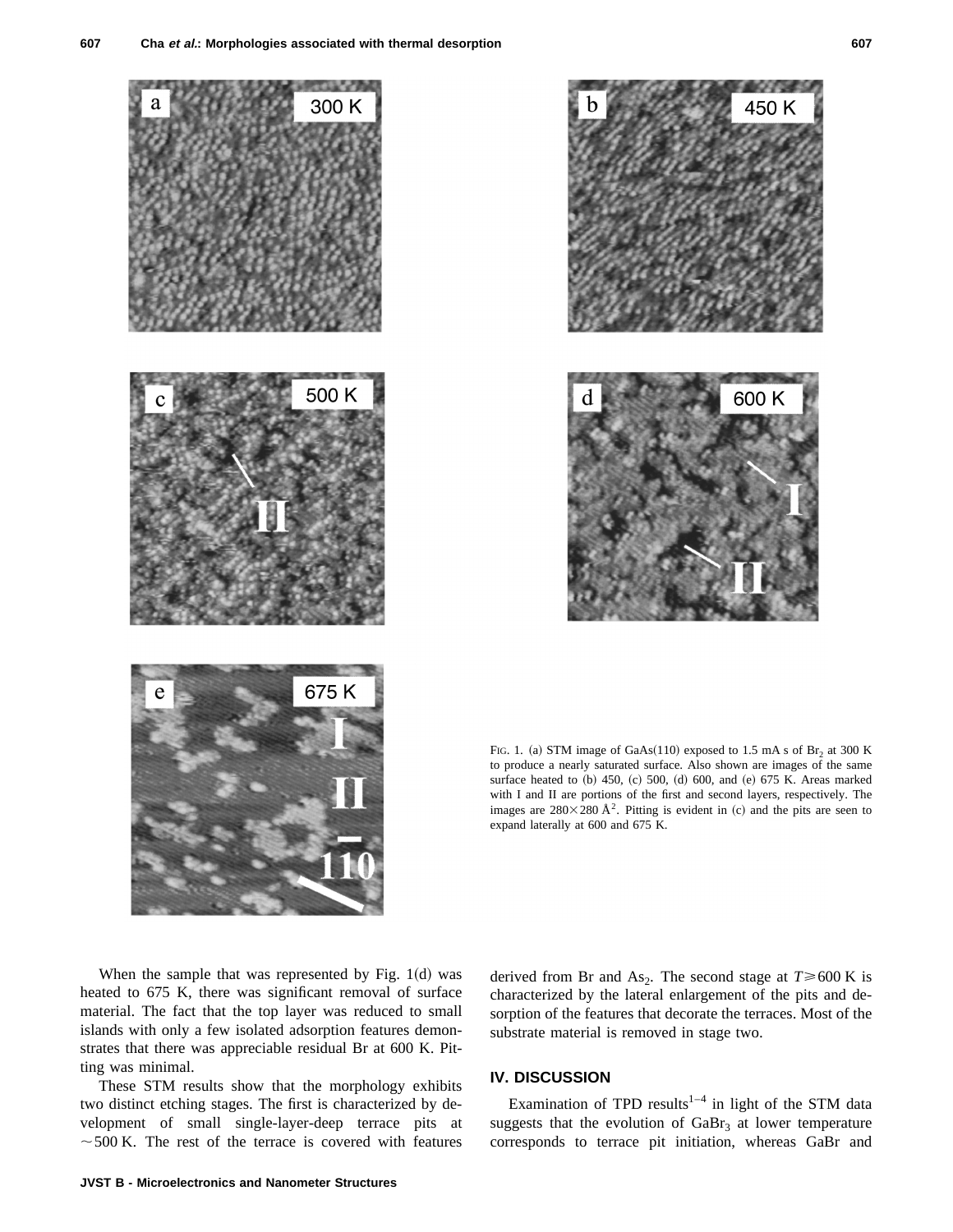

FIG. 2. Diagram that illustrates the increase in the GaAs system energy with physical atomic-layer removal as Ga and As atoms are placed at infinity. Such atom removal by retreat of a single step leads to a linear, minimal energy increase that corresponds to the cohesive energy times the number of atoms of the surface (dashed line). In this case, there is no change in surface energy. Terrace pitting increases the surface energy due to the step and kink energy components (solid line). The surface contribution decreases as the pits coalesce. This diagram neglects thermochemical gains associated with (exothermic) etching of GaAs by Br.

 $As<sub>2</sub>(As<sub>4</sub>)$  desorption at higher temperature reflects etch pit enlargement. On an atomic scale, the evolving surface reflects the details of bonding, with terrace atoms being more tightly bound than those at steps or kinks. Thermodynamically, the removal pathway that keeps the surface energy at a minimum is the one where atoms desorb from step kinks so that steps retreat. Such step retreat is depicted in Fig. 2 where the dashed line in the plot represents the linear increase in the total energy, scaling with atom removal as atoms are taken to infinity and the remaining crystal stays in its thermodynamic ground state. In contrast, atom removal from a terrace site (pitting) increases the surface energy because it creates steps and kinks. This contributes to an increase in the total energy, as shown in Fig. 2, although greatly exaggerated, since the step energy may be a few tenths of an eV per atom compared to a cohesive energy of 6.5 eV per Ga–As pair. As the pits coalesce, they reduce the surface energy because the total step length and kink density diminish. In addition to these considerations of the physical removal of atoms to infinity, etching involves chemical bonding with an extrinsic species. Thermochemically, the monobromide reaction 3 GaAs(s)+3/2 Br<sub>2</sub>(g)→3 GaBr(g)+3/2 As<sub>2</sub>(g) is exothermic by  $\sim$  270 kJ/mol, whereas the tribromide evolution  $GaAs(s) + 3/2 Br<sub>2</sub>(g) \rightarrow GaBr<sub>3</sub>(g) + 1/2 As<sub>2</sub>(g)$  is exothermic by  $\sim$  426 kJ/mol (Ref. 15). Clearly the desorption branch that produces  $GaBr<sub>3</sub>$  is thermochemically favored over the  $GaBr$ branch. When added to Fig. 2, this would result in a reduction in overall energy.

The likelihood of probing the  $GaBr_3$  etching pathway is determined by the local Br concentration. While islands of the  $2 \times 1/c(2 \times 2)$  structure are stable at 300 K, they are likely to be lost at etching temperatures as Br moves onto the terrace. It follows then that, at low initial concentration, Br would be dispersed and this would make attainment of the precursor state unlikely (kinetically limited). For high initial concentrations, the local concentration is maintained and the lateral motion of Br atoms is inhibited.

 $GaBr<sub>3</sub>$  formation is limited by a barrier related to Br insertion into the backbonds and the associated disordering of the structure. Once  $GaBr<sub>3</sub>$  is formed on the surface, it is readily desorbed. This was indicated by molecular beam scattering experiments by DeLouise on  $GaAs(110)$  that showed that  $GaBr<sub>3</sub>$  desorption involves almost no activation barrier.<sup>16</sup> A possible surface precursor state is one in which both As sites are occupied next to a Br-terminated Ga site. That configuration with  $1\times1$  symmetry would also tend to weaken the Ga backbonds. While not a stable structure at 300 K, it could be populated at high temperature within 2  $\times$ 1/*c*(2×2) islands via next-neighbor jumps of Br atoms on As sites. Overall, the barrier associated with such  $GaBr<sub>3</sub>$  formation must be less than the desorption barrier of GaBr because  $GaBr<sub>3</sub>$  is the lower temperature desorption product.

The halogen concentration will decrease as a consequence of etching during the temperature rampup for a nearly saturated starting configuration. At the start of that process, the concentration is high and the temperature is low. Hence, etching is biased toward  $GaBr<sub>3</sub>$  evolution and creation of small etch pits  $|Fig. 1(c)|$ . This relates to the GaBr<sub>3</sub> peaks observed around 500 K in TPD. As the Br concentration decreases and the temperature increases, etching via step retreat is favored, and the pits formed at lower temperature provide ample sites for such etching. That process relates to GaBr evolution. The absence of appreciable pitting of the second layer supports the notion that the Br concentration on this layer never reaches the density needed for trihalide formation. Instead, Br is consumed by step etching reactions.

The net contributions of the  $GaBr<sub>3</sub>$  and  $GaBr$  desorption pathways depend on the initial coverage, with the former gaining weight at higher coverage, in agreement with TPD results. The coverage dependent ratio of these pathways manifests itself in the etch yield, i.e., the number of atoms removed per Br atom. With  $GaBr<sub>3</sub>$  etching, three Br atoms participate in the removal of one Ga atom, whereas GaBr etching requires only one. An increased contribution of  $GaBr<sub>3</sub>$  evolution would reduce the yield. This has been observed in studies where we varied the initial coverage and evaluated the total number of surface atoms removed after annealing to 700 K. As discussed in Ref. 17, the yield was close to 2 at very low initial Br concentration (each Br atom removes one Ga atom and  $As<sub>2</sub>$  desorbed spontaneously). The yield fell to  $\sim$  1.6 for an initial coverage near saturation. The relative contribution of the two etching pathways was estimated by fitting the measured coverage dependence of the yield to a reaction kinetic model. For starting coverages below about 0.1 ML, the GaBr<sub>3</sub> contribution was lower than 1%. For an initial coverage of 0.5 ML, it rose to 12%. As a result, it was possible to quantitatively describe the competition between a first-order and a third-order bromide desorption pathway.

#### **V. CONCLUSIONS**

This work has characterized the evolution of Br-exposed  $GaAs(110)$  as the temperature was ramped from 300 K. With